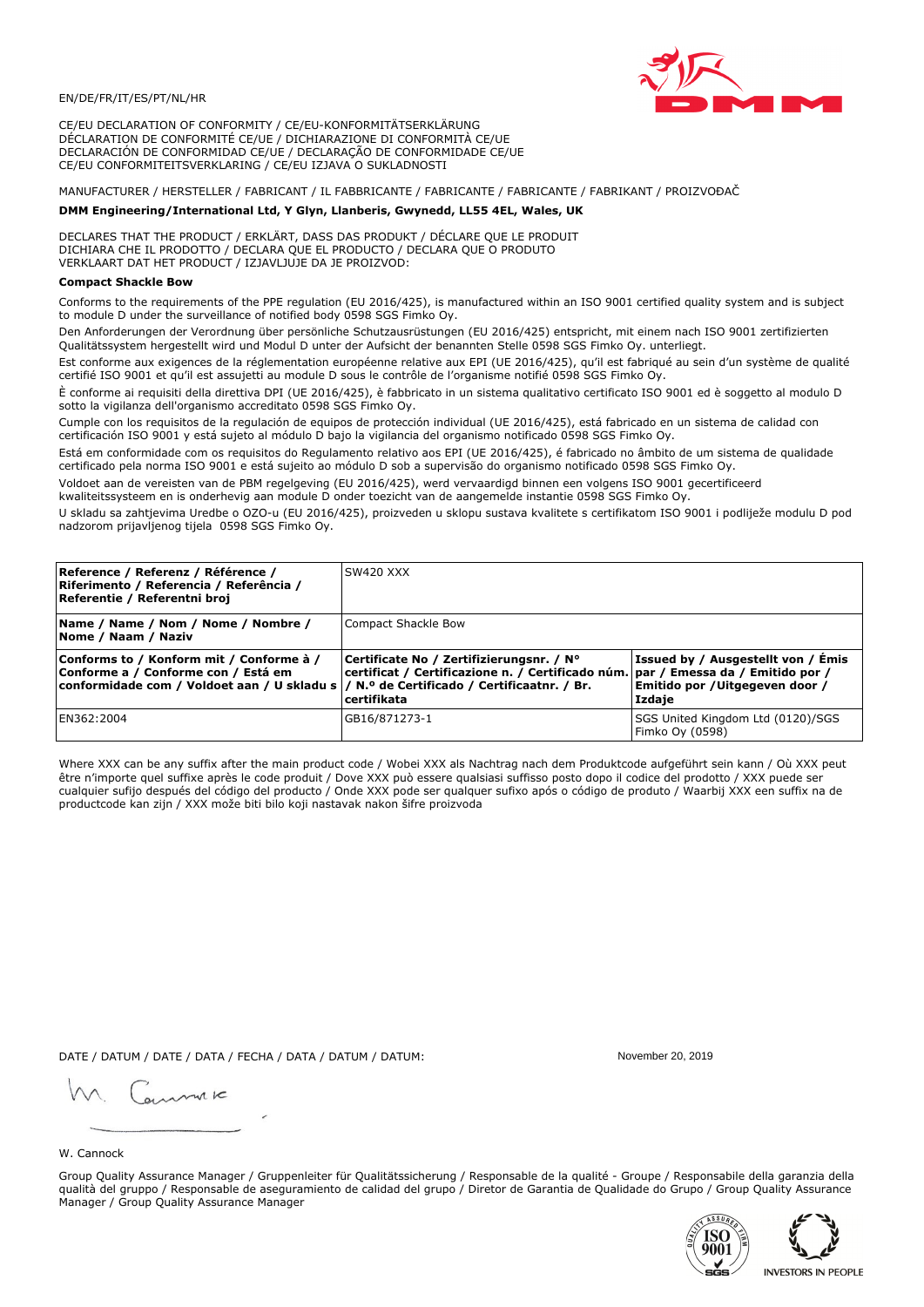

CE/EU-SAMSVARSERKLÆRING / CE/EU-FÖRKLARING OM ÖVERENSSTÄMMELSE CE/EU-VAATIMUSTENMUKAISUUSVAKUUTUS / CE/EU-OVERENSSTEMMELSESERKLÆRING DEKLARACJA ZGODNOŚCI WE/UE / CE/EU PROHLÁŠENÍ O SHODĚ CE/EÚ VYHLÁSENIE O ZHODE / DIKJARAZZJONI TA' KONFORMITÀ TAL-KE/UE

# PRODUSENT / TILLVERKAREN / VALMISTAJA / PRODUCENT / PRODUCENT / VÝROBCE / VÝROBCA / IL-MANIFATTUR

#### DMM Engineering/International Ltd, Y Glyn, Llanberis, Gwynedd, LL55 4EL, Wales, UK

ERKLÆRER AT PRODUKTET / INTYGAR ATT PRODUKTEN / VAKUUTTAA, ETTÄ TÄMÄ TUOTE / ERKLÆRER, AT PRODUKTET / OŚWIADCZA, ŻE<br>WYRÓB / PROHLAŠUJE, ŽE PRODUKT / VYHLASUJE, ŽE VÝROBOK / JIDDIKJARA LI L-PRODOTT:

### **Compact Shackle Bow**

Overholder kravene i PVU-forordningen (EU 2016/425), er produsert innenfor et ISO 9001-sertifisert kvalitetssystem og er underlagt modul D under overvåkning av teknisk kontrollorgan 0598 SGS Fimko Oy.

Uppfyller kraven för PPE-reglerna (EU 2016/425), tillverkas inom ett ISO 9001-certifierat kvalitetssystem och är föremål för modul D under övervakning av anmält organ 0598 SGS Fimko Oy.

Noudattaa henkilönsuojaimia koskevan asetuksen (EU 2016/425) vaatimuksia, on valmistettu ISO 9001 -sertifioidun laatujärjestelmän mukaisesti ja että siihen sovelletaan ilmoitetun laitoksen 0598 SGS Fimko Oy.:in alaista D-moduulia.

Overholder kravene i forordningen om personlige værnemidler (EU 2016/425), er fremstillet i inden for det certificerede ISO 9001kvalitetssystem, og er underlagt modul D under overvågning af det bemyndigede organ 0598 SGS Fimko Oy.

Spełnia wymogi rozporządzenia w sprawie środków ochrony indywidualnej (UE 2016/425), jest produkowany w ramach systemu jakości zgodnego z ISO 9001 i podlega modułowi D pod nadzorem jednostki notyfikowanej 0598 SGS Fimko Oy.

Zařízení splňuje požadavky nařízení o osobních ochranných prostředcích 2016/425, je vyrobeno v systému řízení jakosti certifikovaném podle normy ISO 9001 a podléhá modulu D pod dohledem notifikované osoby č. 0598 SGS Fimko Oy.

Spĺňa požiadavky Nariadenia Európskeho parlamentu a Rady (EÚ) 2016/425 o osobných ochranných prostriedkoch, je vyrobený v rámci systému kvality certifikovaného podľa normy ISO 9001 a podlieha modulu D pod dohľadom notifikovaného orgánu č. 0598 SGS Fimko Oy.

Jikkonforma mar-rekwiżit tar-Regolament dwar il-PPE (UE 2016/425), u huwa manifatturat f'sistema ta' kwalità certifikata għall-ISO 9001 u soggett għall-modulu D taħt is-sorveljanza tal-korp notifikat 0598 SGS Fimko Oy.

| <b>Referanse / Referens / Viite / Reference / Nr</b> SW420 XXX<br>referencyjny / Reference / Značka /<br>Referenza                                                                                                        |                                                                                                         |                                                                                                         |
|---------------------------------------------------------------------------------------------------------------------------------------------------------------------------------------------------------------------------|---------------------------------------------------------------------------------------------------------|---------------------------------------------------------------------------------------------------------|
| Navn / Namn / Nimi / Navn / Nazwa /<br>Jméno / Názov / Isem                                                                                                                                                               | Compact Shackle Bow                                                                                     |                                                                                                         |
| Overholder / Uppfyller kraven för / Vakuus<br>myönnetty perustuen standardiin: /<br> Overholder / Spełnia wymogi / Je ve shodě s $ \check{\mathsf{C}}$ . certifikátu / Čertifikat Nru<br>/ Je v zhode s / Jikkonforma ma' | Sertifikatnr. / Certifikatnr. / Sertifikaattinro /<br>Certifikat nr. / Certyfikat nr / Č. certifikátu / | Utstedt av / Utfärdat av /<br>Myöntänyt / Udstedt af / Wydany<br>przez / Vydal / Vydal / Mahrug<br>minn |
| EN362:2004                                                                                                                                                                                                                | GB16/871273-1                                                                                           | SGS United Kingdom Ltd (0120)/SGS<br>Fimko Oy (0598)                                                    |

Der XXX kan være ethvert suffiks etter produktkoden / Där XXX kan vara valfri ändelse efter produktkoden / Jossa XXX voi olla mikä tahansa tuotekoodin jälkeen tuleva liite. / Hvor XXX kan være ethvert suffiks efter produktkoden / gdzie XXX może być dowolnym przyrostkiem po kodzie produktu / Kde XXX může být jakákoliv přípona za kódem produktu / Kde XXX môže byť akákolyek prípona za kódom výrobku. / Fejn XXX jista ikun kwalunkwe suffiss wara l-kodići tal-prodott

DATO / DATUM / PÄIVÄMÄÄRÄ / DATO / DATA / DATUM / DÁTUM / DATA:

November 20, 2019

annuic

W. Cannock

Group Quality Assurance Manager / Group Quality Assurance Manager / Group Quality Assurance Manager / Group Quality Assurance Manager / Kierownik ds. Zarządzania Jakością Grupy / Group Quality Assurabce Manager / Manažér riadenia kvality v rámci skupiny / Maniger tal-Assigurazzjoni tal-Kwalità tal-Grupp